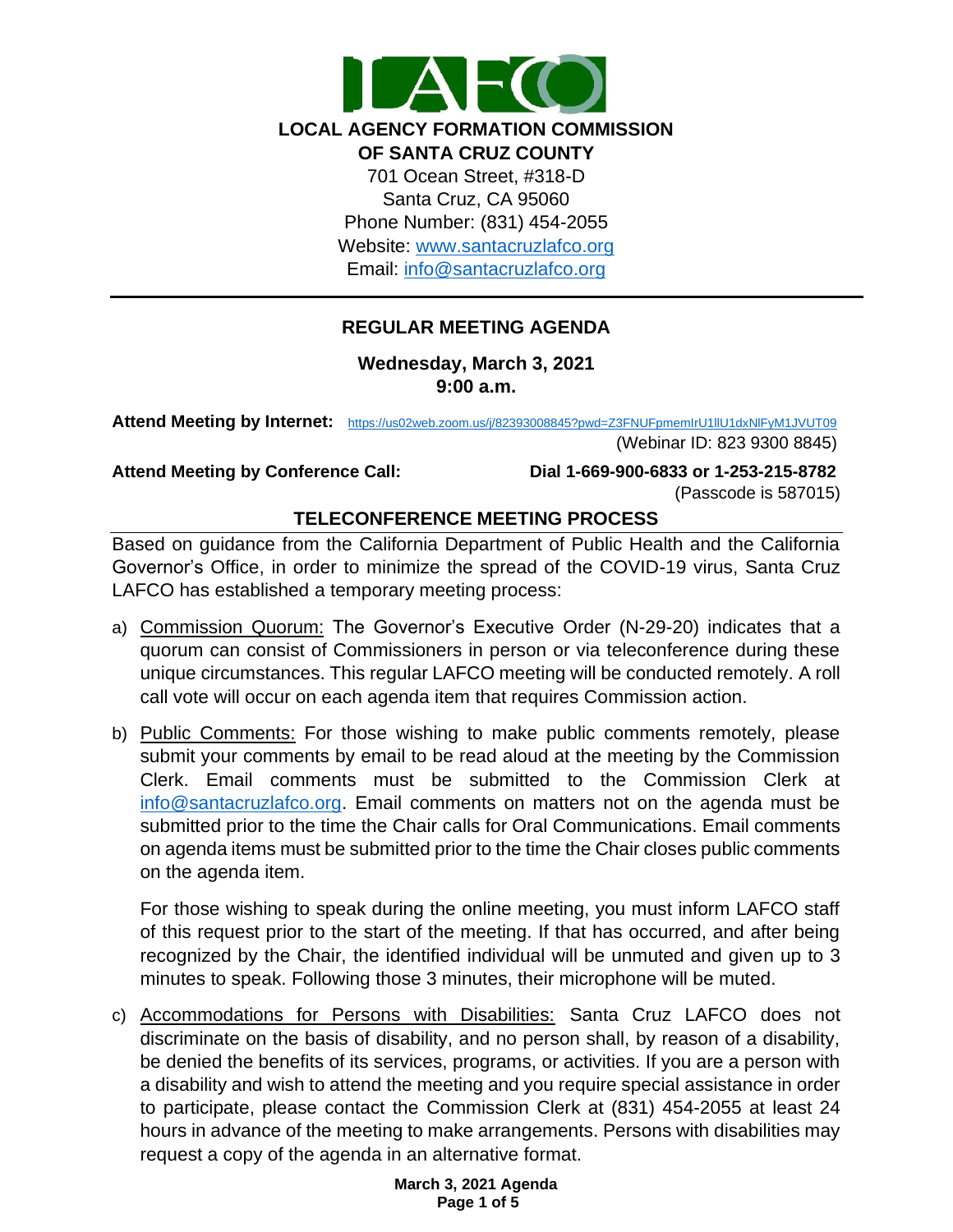# **1. ROLL CALL**

## **2. EXECUTIVE OFFICER'S MESSAGE**

The Executive Officer may make brief announcements in the form of a written report or verbal update, and may not require Commission action.

## **a. Remote Meeting Protocol**

The Commission will receive an update on the ongoing remote meeting process.

Recommended Action: No action required; Informational item only.

## **3. [ADOPTION OF MINUTES](https://www.santacruzlafco.org/wp-content/uploads/2021/02/3.0-Draft-Minutes-February-LAFCO-Meeting.pdf)**

The Commission will consider approving the minutes from the February 3, 2021 Regular LAFCO Meeting.

Recommended Action: Approve the minutes as presented with any desired changes.

## **4. ORAL COMMUNICATIONS**

This is an opportunity for members of the public to address the Commission on items not on the agenda, provided that the subject matter is within the jurisdiction of the Commission and that no action may be taken on an off-agenda item(s) unless authorized by law.

## **5. PUBLIC HEARINGS**

Public hearing items require expanded public notification per provisions in State law, directives of the Commission, or are those voluntarily placed by the Executive Officer to facilitate broader discussion.

## **a. "Atkinson Lane/ [Brewington Avenue Extraterritorial Service Agreement"](https://www.santacruzlafco.org/wp-content/uploads/2021/02/5a.0-Extraterritorial-Serv-Agreement-Staff-Report.pdf)**

The Commission will consider the extraterritorial service request to receive water and sewer service from the City of Watsonville under Government Code Section 56133(b).

Recommended Action: Adopt the draft resolution (No. 2021-05) approving the extraterritorial service agreement involving the City of Watsonville.

## **b. [Service and Sphere Review for the City of Scotts Valley](https://www.santacruzlafco.org/wp-content/uploads/2021/02/5b.0-City-of-Scotts-Valley-MSR-Staff-Report.pdf)**

The Commission will consider the adoption of a service and sphere of influence review for the City of Scotts Valley.

Recommended Actions:

1) Find, pursuant to Section 15061(b)(3) of the State CEQA Guidelines, that LAFCO determined that the sphere of influence review is not subject to the environmental impact evaluation process because it can be seen with certainty that there is no possibility that the activity in question may have a significant effect on the environment and the activity is not subject to CEQA;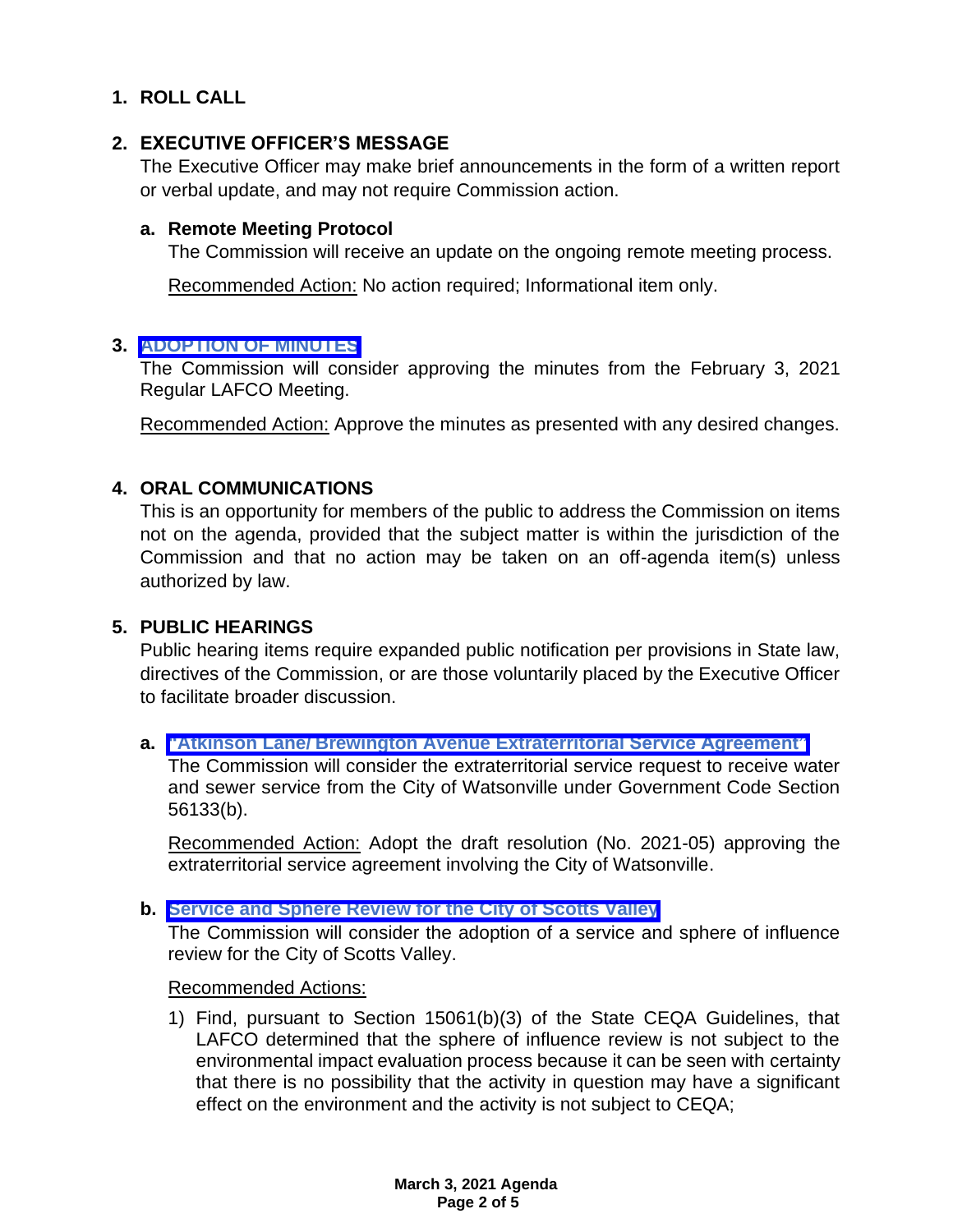- 2) Determine, pursuant to Government Code Section 56425, that LAFCO is required to develop and determine a sphere of influence for the City of Scotts Valley, and review and update, as necessary;
- 3) Determine, pursuant to Government Code Section 56430, that LAFCO is required to conduct a service review before, or in conjunction with an action to establish or update a sphere of influence; and
- 4) Adopt LAFCO Resolution (No. 2021-06) approving the 2021 Service and Sphere of Influence Review for the City of Scotts Valley with the following conditions:
	- a. Reaffirm the City's current sphere of influence;
	- b. Coordinate with the City, Scotts Valley Water District, and San Lorenzo Valley Water District to determine whether there is a more efficient way to provide water service to the Scotts Valley community beyond the status quo;
	- c. Coordinate with the City and the County to determine whether unincorporated communities adjacent to Scotts Valley should be located in only one Supervisorial district; and
	- d. Direct the Executive Officer to distribute a copy of this adopted service and sphere review to the City of Scotts Valley, Scotts Valley Water District, San Lorenzo Valley Water District, the Board of Supervisors and any other interested or affected parties identified in the service review.

## **6. OTHER BUSINESS**

Other business items involve administrative, budgetary, legislative, or personnel matters and may or may not be subject to public hearings.

## **a. [Employee Performance Evaluations](https://www.santacruzlafco.org/wp-content/uploads/2021/02/6a.0-Performance-Evaluations-Staff-Report.pdf)**

The Commission will consider adjusting staff's salary based on their annual performance evaluations.

Recommended Action: Adopt the draft resolution (No. 2021-07) approving the proposed salary adjustments for LAFCO's Executive Officer.

## **b. [Special District Elections Update](https://www.santacruzlafco.org/wp-content/uploads/2021/02/6b.0-District-Elections-Staff-Report.pdf)**

The Commission will receive a status update on two district-related elections.

Recommended Action: No action required; Informational item only.

## **c. [Legislative Update](https://www.santacruzlafco.org/wp-content/uploads/2021/02/6c.0-Leg-Update-Staff-Report.pdf)**

The Commission will receive a status update on LAFCO-related legislation.

Recommended Action: No action required; Informational item only.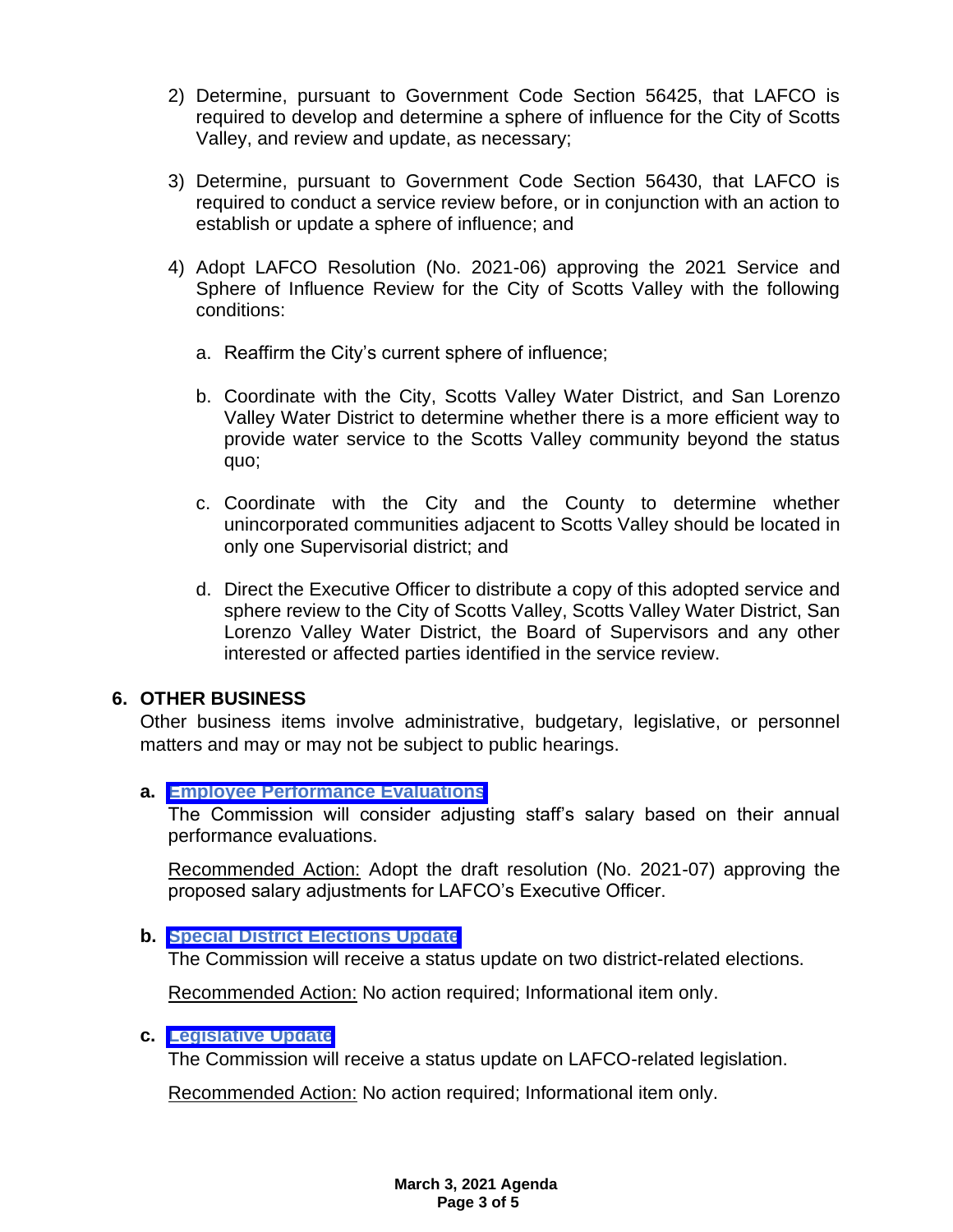# **7. WRITTEN CORRESPONDENCE**

LAFCO staff receives written correspondence and other materials on occasion that may or may not be related to a specific agenda item. Any correspondence presented to the Commission will also be made available to the general public. Any written correspondence distributed to the Commission less than 72 hours prior to the meeting will be made available for inspection at the hearing and posted on LAFCO's website.

## **a. [Written Correspondence during the Month of February](https://www.santacruzlafco.org/wp-content/uploads/2021/02/7a.0-Written-Correspondence-Staff-Report.pdf)**

The Commission will receive an update on recent LAFCO-related information.

Recommended Action: No action required; Informational item only.

## **8. PRESS ARTICLES**

LAFCO staff monitors newspapers, publications, and other media outlets for any news affecting local cities, districts, and communities in Santa Cruz County. Articles are presented to the Commission on a periodic basis.

### **a. [Press Articles during the Months of January and February](https://www.santacruzlafco.org/wp-content/uploads/2021/02/8a.0-Press-Articles-Staff-Report.pdf)**

The Commission will receive an update on recent LAFCO-related news occurring around the county and throughout California.

Recommended Action: No action required; Informational item only.

## **9. COMMISSIONERS' BUSINESS**

This is an opportunity for Commissioners to comment briefly on issues not listed on the agenda, provided that the subject matter is within the jurisdiction of the Commission. No discussion or action may occur or be taken, except to place the item on a future agency if approved by Commission majority. The public may address the Commission on these informational matters.

## **10.ADJOURNMENT**

LAFCO's next regular meeting is scheduled for Wednesday, April 7, 2021 at 9:00 a.m.

#### **ADDITIONAL NOTICES:**

#### Campaign Contributions

State law (Government Code Section 84308) requires that a LAFCO Commissioner disqualify themselves from voting on an application involving an "entitlement for use" (such as an annexation or sphere amendment) if, within the last twelve months, the Commissioner has received \$250 or more in campaign contributions from an applicant, any financially interested person who actively supports or opposes an application, or an agency (such as an attorney, engineer, or planning consultant) representing an applicant or interested participant. The law also requires any applicant or other participant in a LAFCO proceeding to disclose the amount and name of the recipient Commissioner on the official record of the proceeding.

The Commission prefers that the disclosure be made on a standard form that is filed with the Commission Clerk at least 24 hours before the LAFCO hearing begins. If this is not possible, a written or oral disclosure can be made at the beginning of the hearing. The law also prohibits an applicant or other participant from making a contribution of \$250 or more to a LAFCO Commissioner while a proceeding is pending or for 3 months afterward. Disclosure forms and further information can be obtained from the LAFCO office at Room 318-D, 701 Ocean Street, Santa Cruz CA 95060 (phone 831-454-2055).

#### Contributions and Expenditures Supporting and Opposing Proposals

Pursuant to Government Code Sections §56100.1, §56300(b), §56700.1, §59009, and §81000 et seq., and Santa Cruz LAFCO's Policies and Procedures for the Disclosures of Contributions and Expenditures in Support of and Opposition to proposals, any person or combination of persons who directly or indirectly contributes a total of \$1,000 or more or expends a total of \$1,000 or more in support of or opposition to a LAFCO Proposal must comply with the disclosure requirements of the Political Reform Act (Section 84250). These requirements contain provisions for making disclosures of contributions and expenditures at specified intervals.

> **March 3, 2021 Agenda Page 4 of 5**